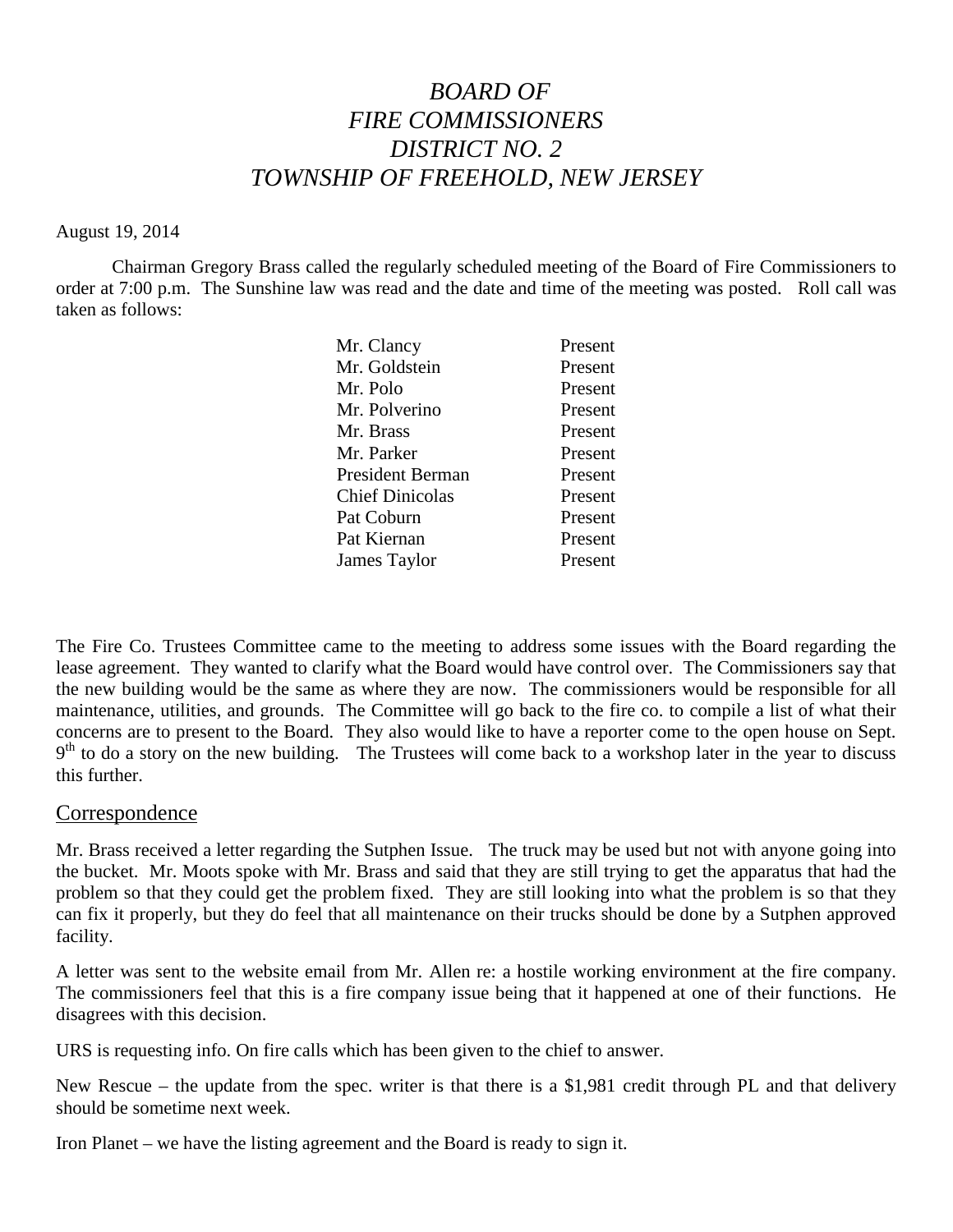# Chief's Report

The Fire Com unit has been replaced.

## Radio & Alarm

Progress.

## **Building**

The stop blocks are in for 77. Plymovent will come back to do some modifications after the new truck has arrived.

### Insurance

There are still a couple of new members that need to be added to LOSAP as well as some that have not been added yet. Mr. Goldstein will get a complete list and advise the Board.

#### Maintenance

77 - is out of service for 2 weeks with a steering box issue.

86 – the brakes are squeaking and need to be checked.

#### New Business

Mr. Parker Read a Resolution regarding the Bond Proposal question to the public. Mr. Brass made a motion to accept and Mr. Clancy  $2<sup>nd</sup>$  it, role was called and it was approved.

### Old Business

Iron Planet Guaranteed the truck. There is no other news at this time.

### Treasurer's Report

Freehold Savings Bank

| Checking            | 399,256.06     |
|---------------------|----------------|
| <b>Money Market</b> | 570,526.27     |
| CD                  | 625,877.70     |
| Total assets:       | \$1,595,670.03 |

# August Bills

| 9236 rewriteen in addition to $ck \# 9229$ to Paul Conway |                | 500.00 |
|-----------------------------------------------------------|----------------|--------|
| 9237                                                      | JCP & L        | 953.47 |
| 9238                                                      | NJ Natural Gas | 63.32  |
| 9239                                                      | <b>Staples</b> | 118.78 |
| 9240                                                      | Sams Club      | 192.60 |
| 9241                                                      | Verizon        | 486.24 |